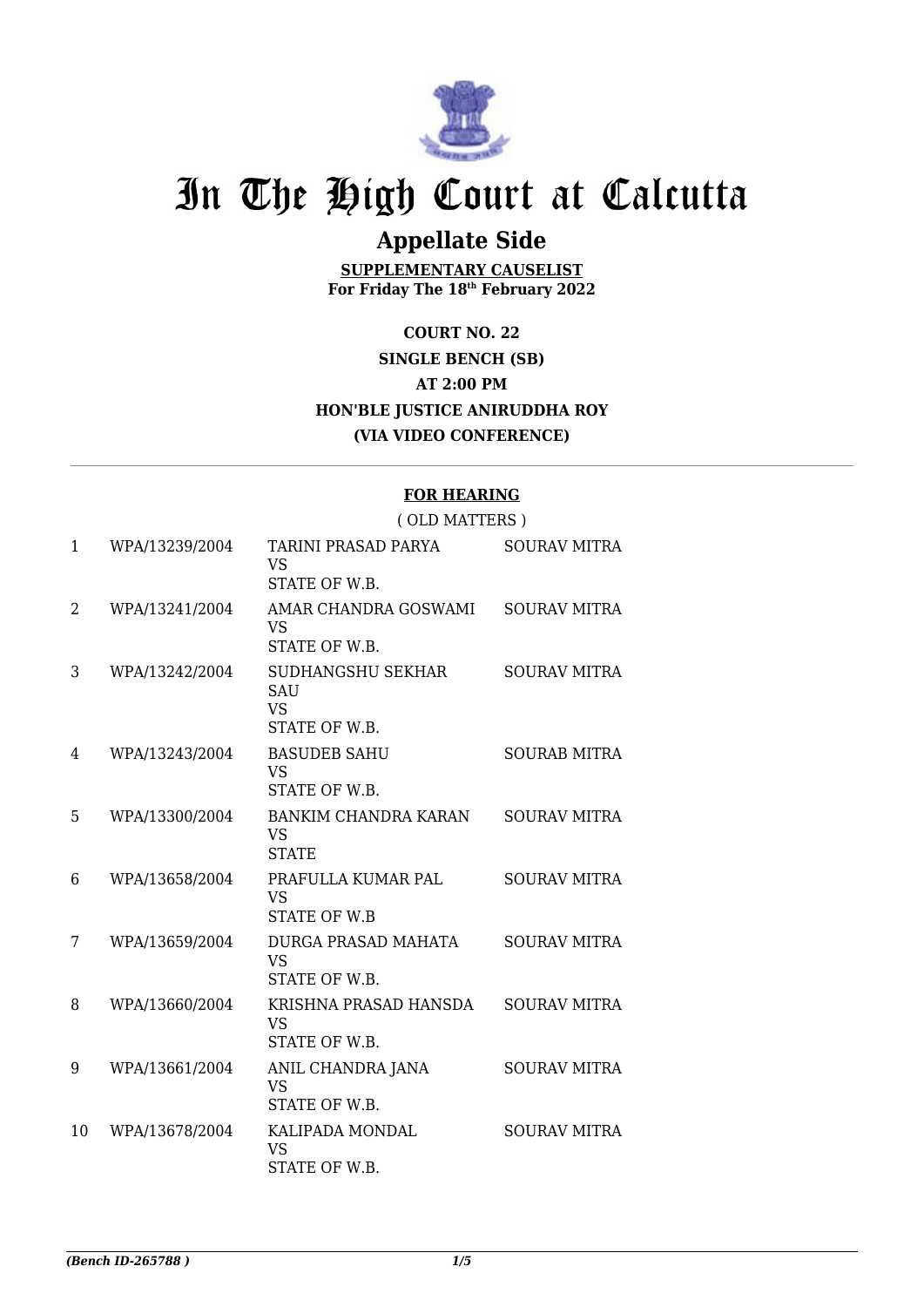| 11 | WPA/14553/2004    | DIPAK KR. SAHA<br>VS                                                             | <b>SWAPAN BANERJEE</b>                                                                    |
|----|-------------------|----------------------------------------------------------------------------------|-------------------------------------------------------------------------------------------|
|    |                   | STATE OF WEST BENGAL                                                             |                                                                                           |
| 12 | WPA/14558/2004    | MD. NAIMUDDIN & ANR.<br><b>VS</b><br>THE STATE OF WEST<br><b>BENGAL</b>          | <b>SANDIP</b><br><b>CHAKRABORTY</b>                                                       |
| 13 | WPA/14564/2004    | <b>BINITA GHOSH</b><br><b>VS</b><br>THE STATE OF WEST<br><b>BENGAL</b>           | AMARENDRA NATH<br>RAY                                                                     |
| 14 | WPA/14570/2004    | 5RALAY MAITY & ANR.<br>VS<br>STATE OF WEST BENGAL                                | SHAHJAHAN ALI<br><b>KHAN</b>                                                              |
| 15 | WPA/14574/2004    | ABDUL MAJID SARKAR &<br>ORS.<br><b>VS</b><br>THE STATE OF WEST<br><b>BENGAL</b>  | <b>SUJOY MONDAL</b>                                                                       |
| 16 | WPA/14579/2004    | BANSHIDHAR PANDA<br><b>VS</b><br>STATE OF WEST BENGAL                            | <b>SAMSUL AREFIN</b>                                                                      |
| 17 | WPA/14586/2004    | MD. EBRAHIM MALLICK<br><b>VS</b><br>THE STATE OF WEST<br><b>BENGAL</b>           | <b>REZAUL HOSSAIN</b>                                                                     |
| 18 | WPA/14588/2004    | KALIDAS DATTA<br>VS<br>THE STATE OF WEST<br><b>BENGAL</b>                        | <b>ARANYA BISWAS</b>                                                                      |
| 19 | WPA/14589/2004    | JAYANTA CHAKRABORTY<br><b>VS</b><br>STATE OF WEST BENGAL                         | PHATICK CH. DAS                                                                           |
|    | 20 WPA/14595/2004 | TAPAS KR. PRODHAN<br>VS<br>THE STATE OF WEST<br><b>BENGAL</b>                    | PRADIP KR. DEY                                                                            |
| 21 | WPA/14596/2004    | <b>BIMAL BISAI &amp; ORS.</b><br><b>VS</b><br>THE STATE OF WEST<br><b>BENGAL</b> | <b>DEBASISH DAS</b>                                                                       |
|    | No:CAN/6290/2005) |                                                                                  | IA NO: CAN/1/2005(Old No:CAN/1093/2005), CAN/2/2005(Old No:CAN/2072/2005), CAN/3/2005(Old |
| 22 | WPA/14597/2004    | DILIP KR. MAJHI<br><b>VS</b>                                                     | <b>SUPRAKAS MISRA</b>                                                                     |

|     |                | VS<br>STATE OF WEST BENGAL                                 |                 |
|-----|----------------|------------------------------------------------------------|-----------------|
| 23. | WPA/14599/2004 | SK. MOFIZUDDIN AHMED<br>VS<br>THE STATE OF WEST<br>BENGAL. | MD. PARVEJ ANAM |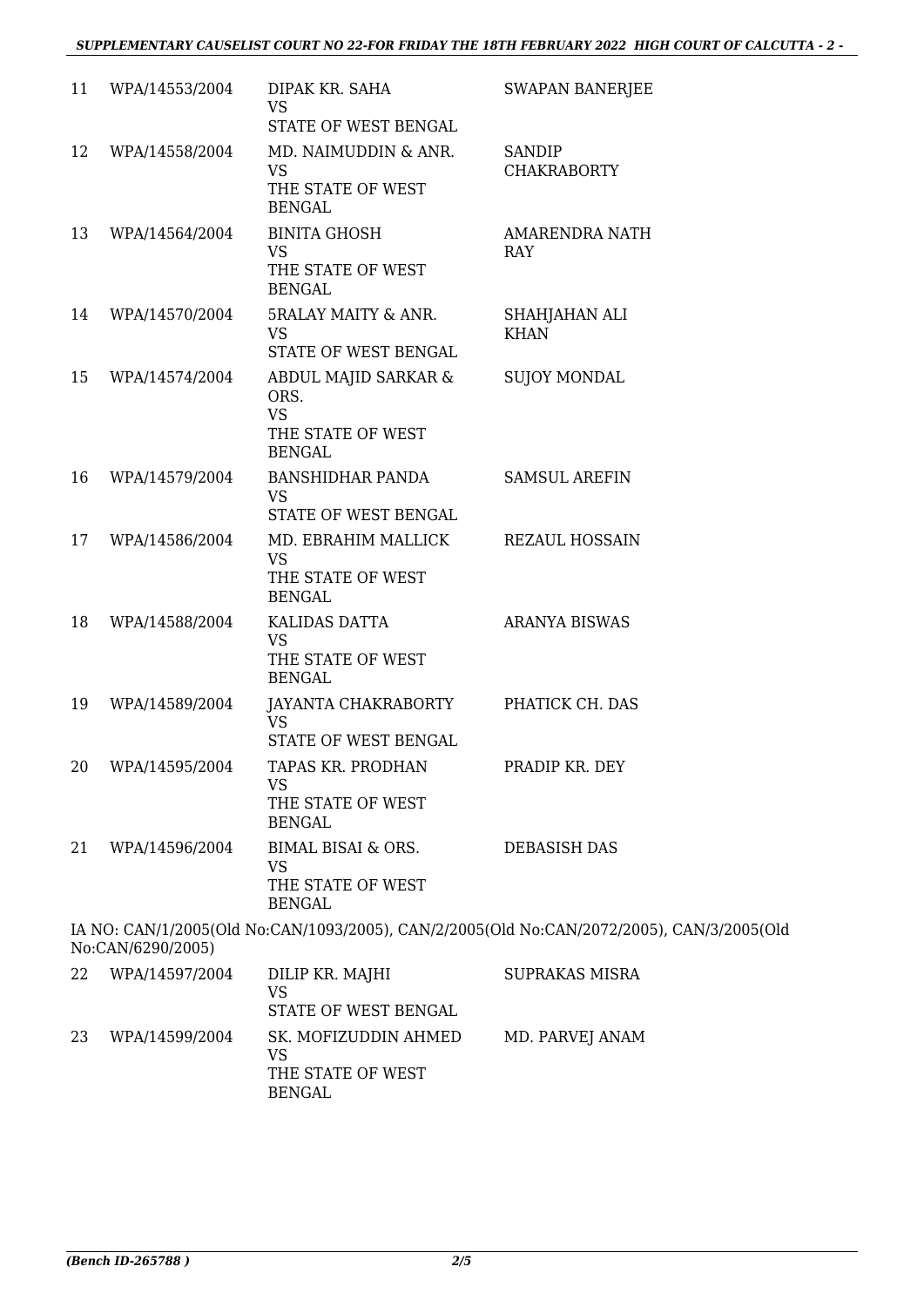| 24                                                                        | WPA/14602/2004 | SK. ABU HOSSAIN<br><b>VS</b><br>THE STATE OF WEST<br><b>BENGAL</b>                   | <b>BHASKAR CH.</b><br><b>MANNA</b> |  |  |
|---------------------------------------------------------------------------|----------------|--------------------------------------------------------------------------------------|------------------------------------|--|--|
| 25                                                                        | WPA/14605/2004 | PURNA CHANDRA NANDA<br><b>VS</b><br>THE STATE OF WEST<br><b>BENGAL</b>               | <b>BHASKAR CH.</b><br><b>MANNA</b> |  |  |
| 26                                                                        | WPA/14652/2004 | DHRUBOJYOTI BANERJEE<br><b>VS</b><br>STATE OF WEST BENGAL                            | <b>GOLAM MASTAFA</b>               |  |  |
| 27                                                                        | WPA/14653/2004 | <b>ADRISH BERA REP. BY</b><br><b>MADAN BERA</b><br><b>VS</b><br>STATE OF WEST BENGAL | <b>GOLAM MASTAFA</b>               |  |  |
| 28                                                                        | WPA/14666/2004 | MRS. VIJAY LUXMI KOL<br><b>VS</b><br>STATE OF WEST BENGAL                            | PARITOSH SINHA                     |  |  |
| 29                                                                        | WPA/14667/2004 | RAMA GHOSH & ANR.<br><b>VS</b><br>STATE OF WEST BENGAL                               | PARITOSH SINHA                     |  |  |
| 30                                                                        | WPA/14668/2004 | SWAPAN KR. DAS & ORS.<br><b>VS</b><br>DPTY. SECT., GOVT. OF W.B.                     | DULAL CH. MONDAL                   |  |  |
| 31                                                                        | WPA/14669/2004 | KRISHNA MAHAPATRA @<br>DIKSHIT & ANR.<br><b>VS</b><br>STATE OF WEST BENGAL           | <b>MANIK BHOWMIK</b>               |  |  |
| 32                                                                        | WPA/14676/2004 | BRINDABAN ADHIKARY<br><b>VS</b><br>THE STATE OF WEST<br><b>BENGAL</b>                | MATILAL UPADHYAY                   |  |  |
| 33                                                                        | WPA/14678/2004 | <b>DHRITI SUNDAR RAY</b><br>VS —<br>THE STATE OF WEST<br><b>BENGAL</b>               | RAJENDRA NATH<br>GHOSH             |  |  |
| 34                                                                        | WPA/14679/2004 | PRADIP CHANDRA RAY<br><b>VS</b><br>STATE OF WEST BENGAL                              | MATILAL UPADHYAY                   |  |  |
| 35                                                                        | WPA/14721/2004 | CHAMPAK ROY & ANR.<br><b>VS</b><br>STATE OF W.B.                                     | DEBASIS GOON                       |  |  |
| IA NO: CAN/1/2005(Old No:CAN/2074/2005), CAN/2/2005(Old No:CAN/2126/2005) |                |                                                                                      |                                    |  |  |
| 36                                                                        | WPA/14736/2004 | PAYEL KARMAKAR (MINOR)<br><b>VS</b><br>W.B. COUNCIL OF H.S.<br><b>EDUCATION</b>      | <b>TAPAS MUKHERJEE</b>             |  |  |
| 37                                                                        | WPA/14742/2004 | <b>BIJALY PAUL</b><br><b>VS</b><br>STATE OF WEST BENGAL                              | JAHANGIR ALAM                      |  |  |
| 38                                                                        | WPA/14755/2004 | RAJENDRA PURKAIT & ORS.<br><b>VS</b><br>STATE OF WEST BENGAL                         | MD. HASANUZZAMAN                   |  |  |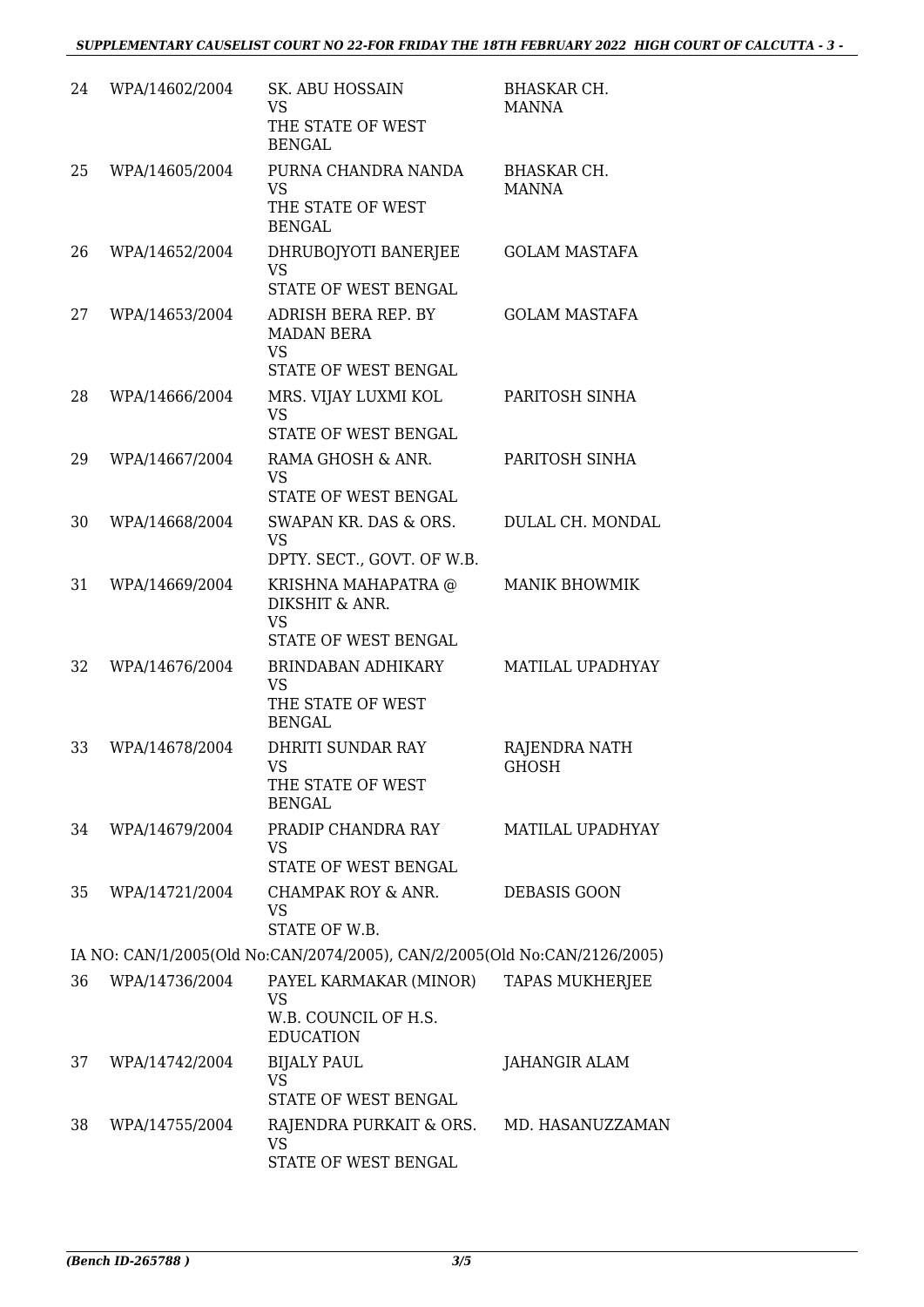### *SUPPLEMENTARY CAUSELIST COURT NO 22-FOR FRIDAY THE 18TH FEBRUARY 2022 HIGH COURT OF CALCUTTA - 4 -*

| 39 | WPA/14761/2004 | SRIJAN KRISHNA MIDYA<br>VS.<br>THE UNITED INDIA<br>INSURANCE CO. LTD.           | MUKUNDA LAL<br><b>SARKAR</b>          |
|----|----------------|---------------------------------------------------------------------------------|---------------------------------------|
| 40 | WPA/14762/2004 | SMT. JAMUNA BISWAS &<br>ANR.<br><b>VS</b><br>STATE OF WEST BENGAL               | NARAYAN CH.<br><b>MONDAL</b>          |
| 41 | WPA/14764/2004 | SUJIT KR. DEY<br><b>VS</b><br>B.D.O., KARIMPUR II BLOCK,<br><b>NAIDA</b>        | CHANDI CHARAN DE                      |
| 42 | WPA/14768/2004 | PRABIR KR. KARAN<br><b>VS</b><br>STATE OF WEST BENGAL                           | <b>SUMITA SHAW</b>                    |
| 43 | WPA/14769/2004 | SATYEN CHATTERJEE<br><b>VS</b><br>STATE OF WEST BENGAL                          | <b>MOHINOOR</b><br><b>RAHAMAN</b>     |
| 44 | WPA/14771/2004 | SARASWATI SINGHA<br><b>VS</b><br>THE STATE OF WEST<br><b>BENGAL</b>             | <b>PROLOY</b><br><b>BHATTACHARJEE</b> |
| 45 | WPA/14794/2004 | <b>BAIRHATTA SAMOBAY</b><br>KRISHI UNNAYAN S.LTD.<br><b>VS</b><br>STATE OF W.B. | <b>RAKIB HUSSAIN</b>                  |
| 46 | WPA/14798/2004 | PULAKENDU PAL<br><b>VS</b><br>STATE OF W.B.                                     | PARTHA PRATIM RAY                     |
| 47 | WPA/14799/2004 | <b>AMAR PANJA</b><br><b>VS</b><br>UNION OF INDIA                                | <b>AMAR KUMAR SINHA</b>               |
| 48 | WPA/14808/2004 | <b>KESHAB CHANDRA</b><br>MAHATA<br><b>VS</b><br>STATE OF W.B.                   | <b>SOURAV MITRA</b>                   |
| 49 | WPA/14814/2004 | <b>GORA CHAND BERA</b><br><b>VS</b><br>STATE OF W.B.                            | <b>SOURAV MITRA</b>                   |
| 50 | WPA/14815/2004 | ANADI NATH MAHANTY<br><b>VS</b><br>STATE OF W.B.                                | <b>SOURAV MITRA</b>                   |
| 51 | WPA/14816/2004 | RATI KANTA PATRA<br>VS.<br>STATE OF W.B.                                        | <b>SOURAV MITRA</b>                   |
| 52 | WPA/14817/2004 | RAMKRISHNA GIRI<br>VS.<br>STATE OF W.B.                                         | <b>SOURAV MITRA</b>                   |
| 53 | WPA/14818/2004 | RADHA GOBINDA GARAI<br>VS.<br>STATE OF W.B.                                     | <b>SOURAV MITRA</b>                   |